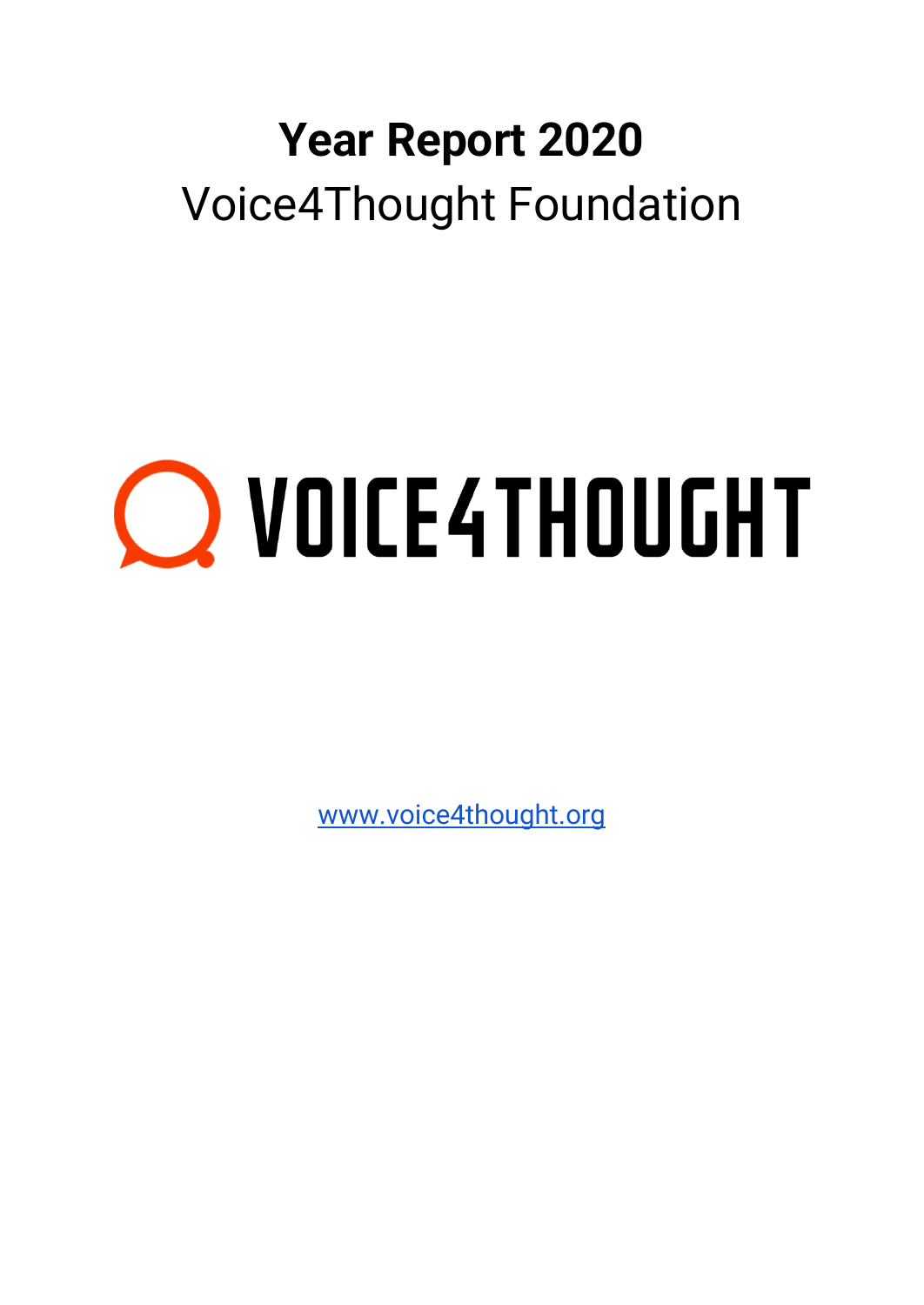### **Content**

#### **Statement**

#### **2020: Highlights, V4T projects and organisational updates**

- **1. Voice4Thought Academy**
- **2. Teaching projects in Leiden**
	- **2.1 Innovative Research Methods**
	- **2.2 Training for Impact**
- **3. Follow-up Stichting Scholtus-de Bruijn: Studiefonds**
- **4. Thought and voices: expansion of bloggers and voices**
- **5. New team members**

#### **Website and Facebook statistics**

- **1. Website statistics**
- **2. Facebook statistics**

#### **Independent projects supported by or in partnership with V4T**

- **1. Collaboration with Bridging Humanities 1.1 Project Paul Julien**
- **2. Student publications**
- **3. African HipHop Platform**

**Collaboration and Funding in 2020**

**Looking forward to 2021**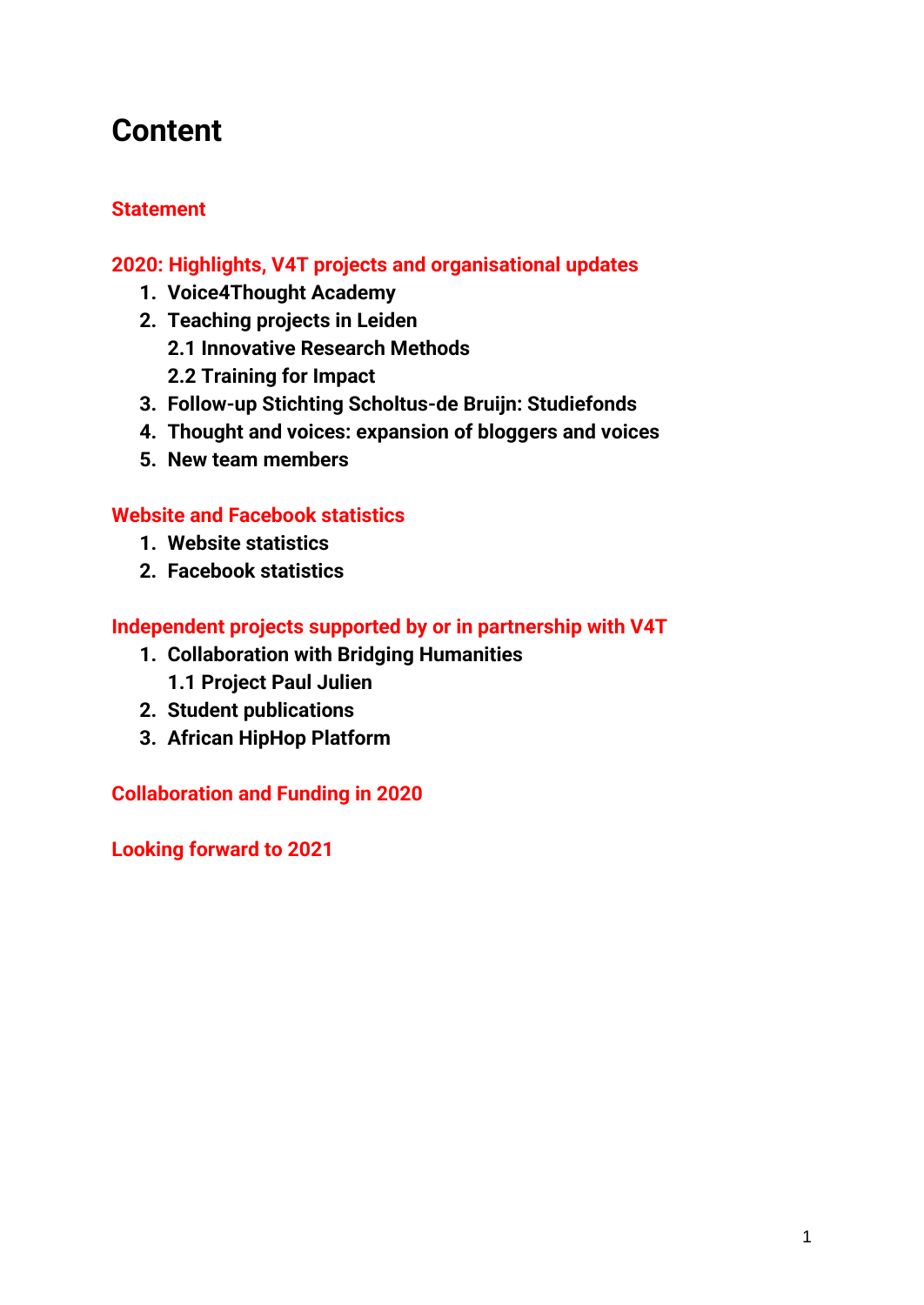#### **Statement**

Voice4Thought is a not for profit foundation that offers a platform where different voices around the world can participate in building an inclusive debate and critical knowledge on social and political issues of our time. Most of these voices are actors in longstanding, often unseen, unrecognized, silenced or forgotten social and political processes of change in their countries of origin and across borders. We believe in the power of storytelling in multiple ways. We provide voices a digital and on-the-ground space to tell their stories through academic, artistic, and journalistic expressions, workshops and outlets and give the space for others to rethink their and our world critically.

We seek to bring academia to the streets and the streets to academia: we believe in knowledge as the result of a co-creative process in which we seek for new connections and opportunities to learn in order to enable dialogue between academia, decision-makers and civil society in and outside of Europe. The reciprocal process is at the core of our aim to develop new methodologies for understanding (political) change in societies, and giving a space to the unheard voices. The power of diverse Voices (V) and ways of Thinking (T) helps us to rethink our world from a critical perspective.

In 2020, Voice4Thought really started to institutionalise the organisation in projects, the website and in two actual offices. Our website and network of bloggers have expanded its function(s) and our platform also offers an important space for news from often underreported regions. The website is central in the organisation and our co-production's visibility and where we share all end-products. We are increasingly investing time and resources in improving our digital environment, e.g. website, social media and digital archives, such as the Centre de Ressource for [the Voice4Thought Academy in Mali.](https://centre.v4tacademie.org/) Facebook, Instagram and Vimeo are our main media outlets next to the website.

2020 was an important year for Voice4Thought. We innovated, grew and expanded our methods and approaches to new areas and new regions. New permanent team members joined and we set-up a whole new team in Mali for the Voice4Thought Academy project, together with the PGRL consortium. Next to setting up the Voice4Thought Academy in Mali in January 2020, we continued with crucial collaborations such as Bridging Humanities, the online peer-reviewed journal and the Innovative Research Methods Master teaching programme at Leiden University. In 2020 we were happy to continue our collaboration with ZAM Magazine (the Netherlands), Coup d'Afrique Slam de Poésie (CASP) (Chad) and Groupe Agoratoire (Mali), and start with Upinion (the Netherlands) and Prospect Eleven (the Netherlands), where we also hold our Amsterdam based office.

Of course, Voice4Thought also experienced difficulties because of the COVID-19 pandemic, where we were forced to work from home and were restricted from some travel. Luckily, we and our partners have not been affected severely by the pandemic and we were happy that we could mature as an organisation.

We are proud to share this year's achievements with you.

On behalf of the V4T team, Mirjam de Bruijn, General Director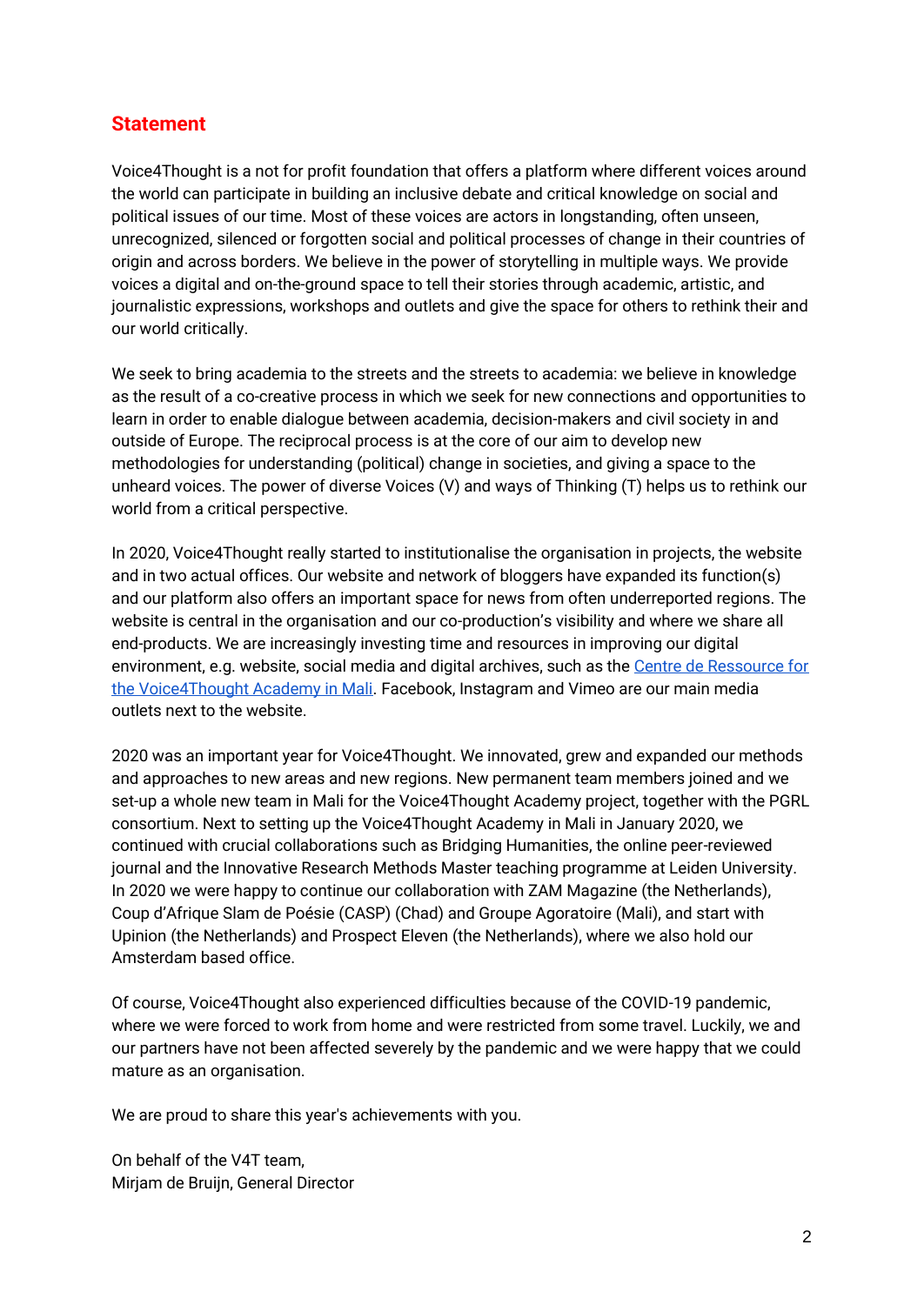#### **2020: Highlights, V4T projects and organisational updates**

#### **1. [Voice4Thought Academy in Mali](https://voice4thought.us14.list-manage.com/track/click?u=15ac60622e29d9b13cfbc6676&id=beffd36889&e=9461635a73)**

In January 2020, we started the first **[Voice4Thought Academy](https://voice4thought.us14.list-manage.com/track/click?u=15ac60622e29d9b13cfbc6676&id=ec3ed4151b&e=9461635a73)** (V4TA) in Mali.

The Voice4Thought Academy is a space in which Malian youth are encouraged and empowered to express themselves through different (artistic) channels on the basis of a body of knowledge and opinions in order to play their role in peace processes and to restore a healthy society in Mali and the subregion. Mali is in a phase of conflict. Several areas, including our search areas, are affected. This conflict could be summed up in a few words: crisis in academu the north and the problem of governance. Young people are trying to make sense of it all, but the situation seems to be getting worse and worse. V4TA has developed an approach that helps young people understand what is going on in their different areas so that they can make their own analyses and better express themselves on the situation. Each area has its own dynamics which offers a space for research and exchange on the different themes, approached with a critical eye.

The results of this research are accessible in our archive (digital library) which will, over time, inform the research sites and Mali. For us, getting to know each other better is the basis of peace. As youth are often neglected, the Academy wants to stimulate restoring their dignity and become involved citizens. The Academy offers them skills that are necessary to be heard and included in decision-making processes. The ability to think critically is the start of every conversation.

After 10 months we trained over 350 young people in digital and field research, data analysis and storage and using these data for artistic expressions as slam, theatre, video, podcast and blogging. Their expressions, products and findings are shared through the website, social media, events and debates in the communities. V4TA is part of the PGLR program, led by SNV and financed by the Dutch Embassy in Mali.

An important part of the V4T Academy is the [Online Archive \(Resource Centre\)](https://voice4thought.us14.list-manage.com/track/click?u=15ac60622e29d9b13cfbc6676&id=0db4276b5f&e=9461635a73)[. T](https://voice4thought.us14.list-manage.com/track/click?u=15ac60622e29d9b13cfbc6676&id=8afa30b072&e=9461635a73)his online environment contains the research data produced by our 350 V4T Academy trainees throughout the first year: video, audio, photos, transcriptions and translations, reports and more. A selection of this data will be accessible to the public, while the rest remains available to the V4TA teams, artists, some researchers, students and journalists in Mali and abroad. The data also feeds blogs and features stories published on the V4TA website.

Check out a recap of the pilot year of the Voice4Thought Academy: <https://www.youtube.com/watch?v=PKi915FTjBU>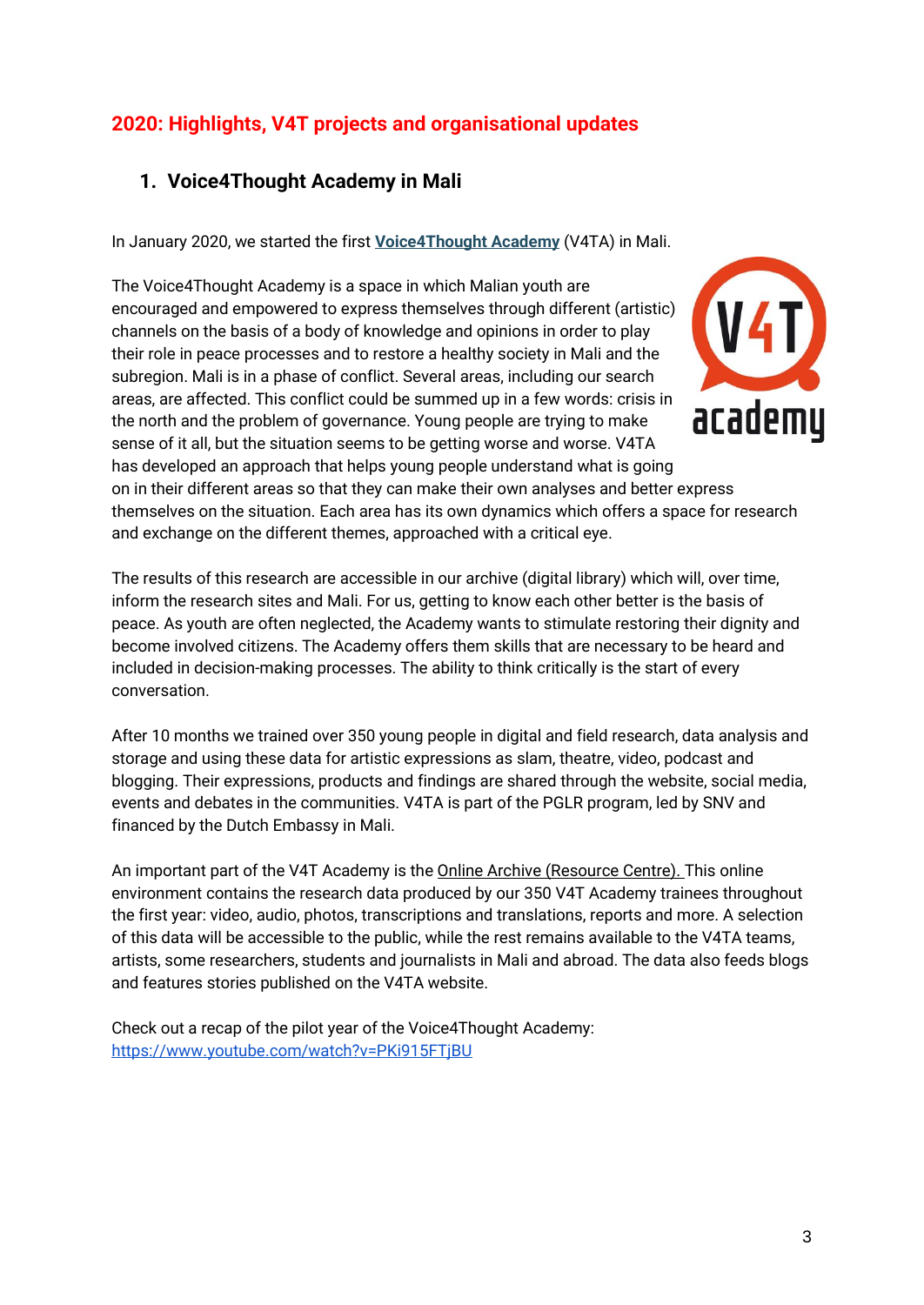

The Voice4Thought Academy [website s](https://voice4thought.org/voice4thought-academie-mali-v4ta/)erves as a platform where a selection of the results of the research situations encountered by our research teams are presented in the four areas of intervention: Bankass, Bougouni, Douentza and Macina. You can find articles, audiovisual reports and (blog)texts on the page.

In the future we aim to expand this website into an external page where participants of the Academy can also find tutorials to improve their skills, inspirational content, and exchange ideas.

#### **2. Teaching programmes at Leiden**

#### **2.1. Innovative Research Methods**

The [Innovate Research Methods p](https://innovativeresearchmethods.org/)roject introduces students in V4T methods where research methods are expanded with digital tools, such as digital photography, video, the use of all kinds of software for making maps, and for publication of results in multi-modal ways. The possibilities offered by the digital are endless, but how does a researcher develop in the digital age with academic rigour?

V4T combines academic research and artistic expressions into an inclusive and creative methodology. This innovative methodology has inspired the organisation of teaching modules at Leiden University, within the African studies BA and



MA programmes. V4T developed a website where **[the results of the research of the students are](https://voice4thought.us14.list-manage.com/track/click?u=15ac60622e29d9b13cfbc6676&id=2e3a5f44c5&e=9461635a73)**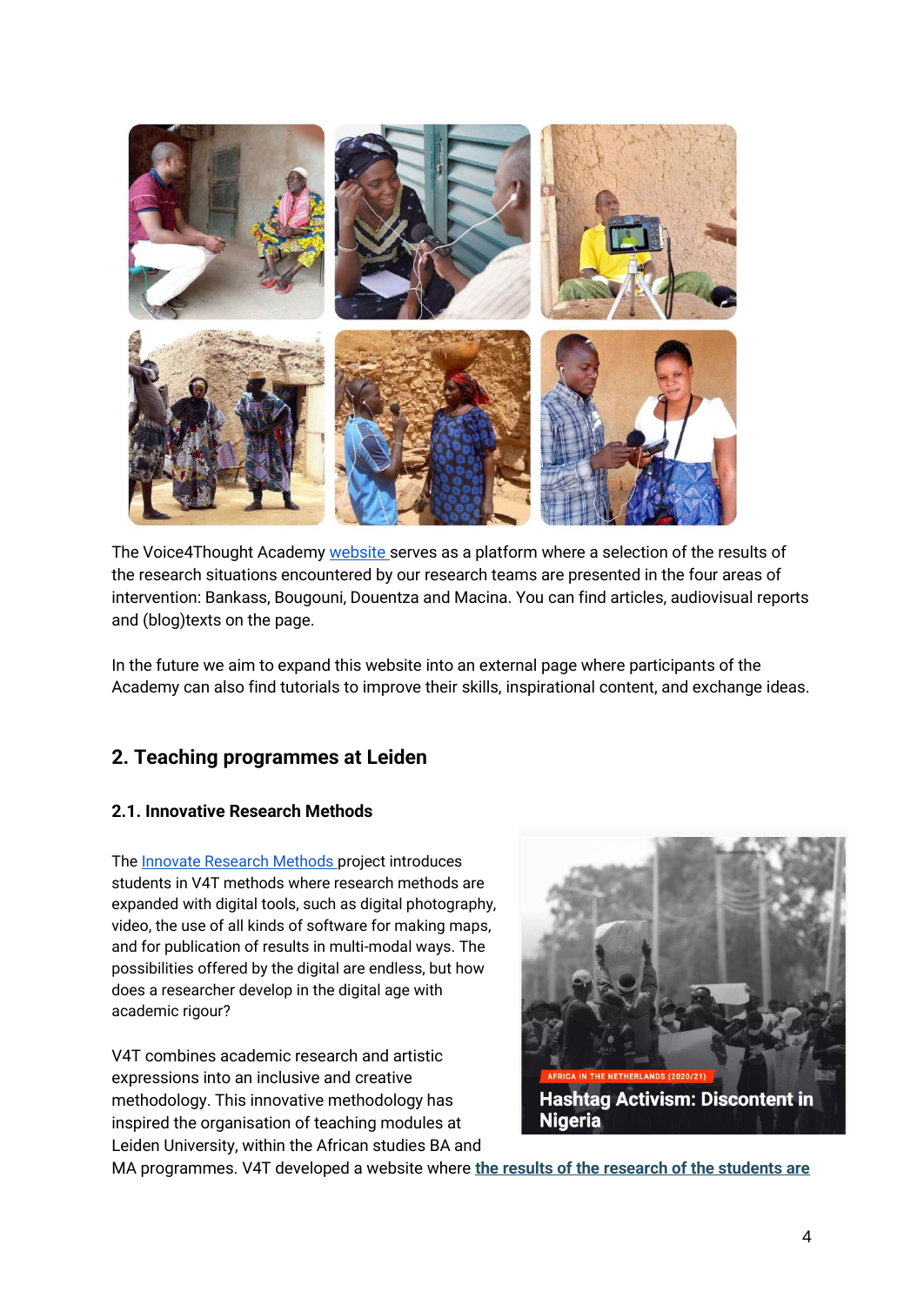**[presented](https://voice4thought.us14.list-manage.com/track/click?u=15ac60622e29d9b13cfbc6676&id=2e3a5f44c5&e=9461635a73)**, with a special section with tools and instructions for the application of the methodology. The project inspired people at the university as well as students and will be part of the new media lab at the Humanities faculty of Leiden University that will be realised in September 2021.

#### **2.2.Training for Impact**

On the 5th of November 2020, LeidenGlobal, the Taalmuseum and Voice4Thought organised [Training for Impact.](https://www.universiteitleiden.nl/en/events/2020/11/training-for-impact) A day full of workshops to equip young researchers with ideas and tools to think creatively about ways to share their research findings with a broader audience.

How do you tell stories with photography? A question that was discussed during the (online) [workshop photography o](https://voice4thought.org/training-for-impact-workshop-photography/)rganised by [Laurens Nijzink](https://www.linkedin.com/in/laurens-nijzink-4145b13/?originalSubdomain=nl) (journalist and anthropologist), and Rachel [Corner](https://www.rachelcorner.nl/) (photographer).



#### **3. Follow-up Stichting Scholtus-de Bruijn: Studiefonds**

Stichting Scholtus - de Bruijn merged with Voice4Thought, and as such took over the funds of the foundation. Stichting Scholtus-de Bruijn initially started to provide aid to local people in Chad, Mali and Cameroon. One of these projects involved supporting an orphanage in the village Baaba in the northwest of Cameroon; paying its children's school fees and daily provisions over several years.

After years of severe unrest in the region the orphanage has ended its practices and many children were forced to flee. Voice4Thought has tried to keep track of the children but that appeared to be difficult. However, we were able to support 15 children with their school fees and supplies.

In line with the philosophy of Stichting Scholtus - de Bruijn, Voice4Thought has started developing its own study fund (Studiefonds). As a platform, we believe in the necessity of education to develop one's voice. Gaining knowledge through education is important (in general, and specifically in crisis areas) in order to enlarge and deepen one's own world.

In the years that we have been active as a foundation, we have noticed that there is an enormous need among young people to further their education and development. We have helped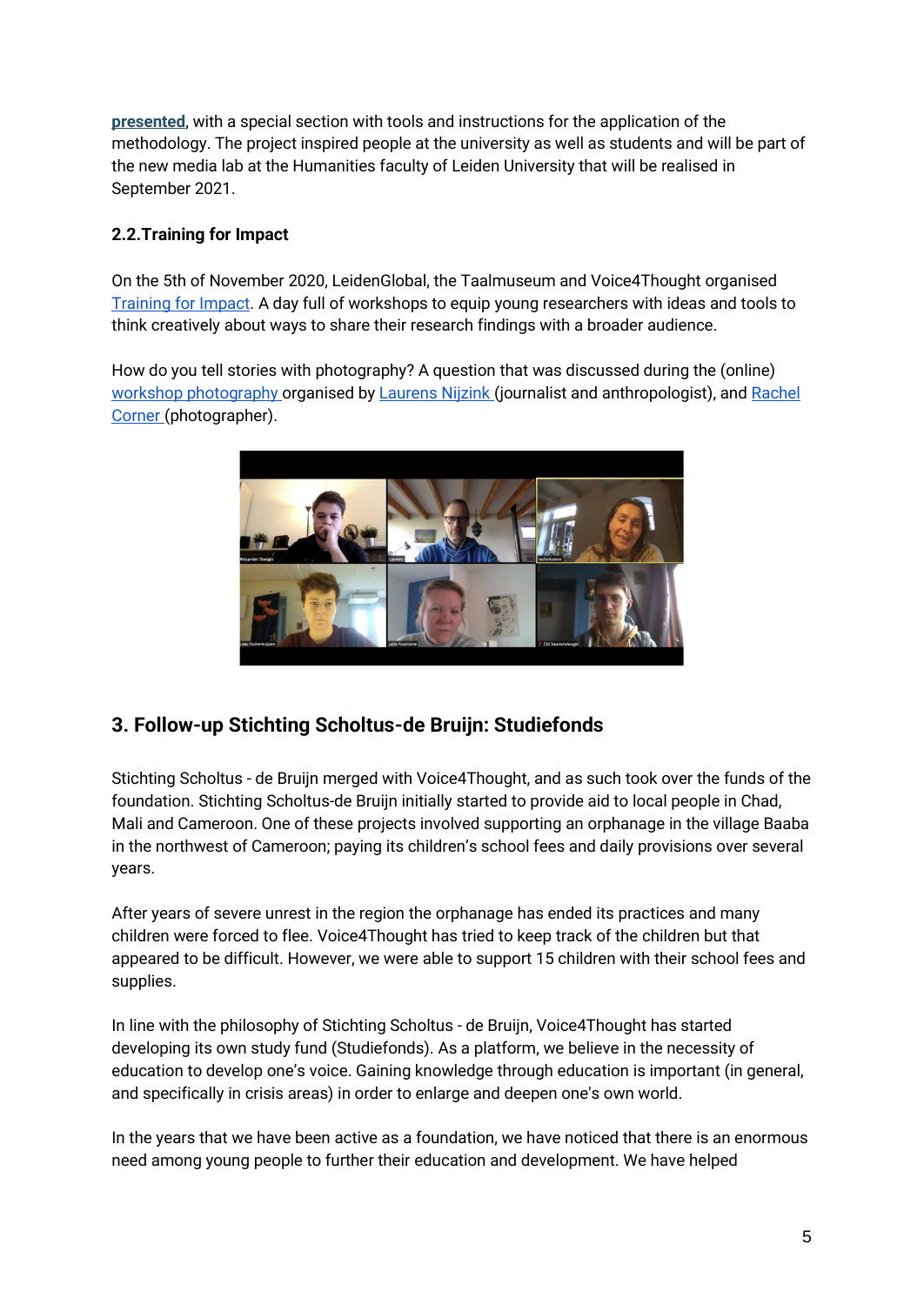countless young people on their way by letting them be part of our platform. However, sometimes a formal education is necessary, and that is what this scholarship fund is for.

Our scholarship fund offers support to motivated people who want to increase their knowledge but do not have the means to realize their ambition. They can appeal to our fund.

#### **4. [Thought and voices: expansion of bloggers and voices](https://voice4thought.us14.list-manage.com/track/click?u=15ac60622e29d9b13cfbc6676&id=02d09a92ad&e=9461635a73)**

Our network of bloggers also treated us to sharp analyses, critiques and inside stories on the COVID-19 pandemic in **[Burkina Faso](https://voice4thought.us14.list-manage.com/track/click?u=15ac60622e29d9b13cfbc6676&id=c177fbc37b&e=9461635a73)** and th[e](https://voice4thought.us14.list-manage.com/track/click?u=15ac60622e29d9b13cfbc6676&id=f7b6f0f015&e=9461635a73) **[DRC](https://voice4thought.us14.list-manage.com/track/click?u=15ac60622e29d9b13cfbc6676&id=f7b6f0f015&e=9461635a73)** and the political crises in **[Chad](https://voice4thought.us14.list-manage.com/track/click?u=15ac60622e29d9b13cfbc6676&id=61c253fe38&e=9461635a73)**, **[Cameroon](https://voice4thought.us14.list-manage.com/track/click?u=15ac60622e29d9b13cfbc6676&id=0c743c0b4d&e=9461635a73)**, an[d](https://voice4thought.us14.list-manage.com/track/click?u=15ac60622e29d9b13cfbc6676&id=265ca594cc&e=9461635a73) **[Mali](https://voice4thought.us14.list-manage.com/track/click?u=15ac60622e29d9b13cfbc6676&id=265ca594cc&e=9461635a73)**. We also shared insightful background stories from the refugee crisis in **[Greece](https://voice4thought.us14.list-manage.com/track/click?u=15ac60622e29d9b13cfbc6676&id=5ff3b4cf64&e=9461635a73)**, examples of hope from **[Central African Republic](https://voice4thought.us14.list-manage.com/track/click?u=15ac60622e29d9b13cfbc6676&id=98cd05ab98&e=9461635a73)** migrant youth and on being queer i[n](https://voice4thought.us14.list-manage.com/track/click?u=15ac60622e29d9b13cfbc6676&id=f3c0c714ad&e=9461635a73) **[Senegal](https://voice4thought.us14.list-manage.com/track/click?u=15ac60622e29d9b13cfbc6676&id=f3c0c714ad&e=9461635a73)**.

#### **5. (New) team members and Board**

The strength of V4T is our [multidisciplinary team.](https://voice4thought.org/team/) We believe that a better future is possible when the youth, especially those who are often forgotten or not heard, are entirely involved. We work together, train and create spaces so they can tell their stories through academic, artistic and journalistic expressions, workshops and events. By doing so they give space to others to rethink their and our world critically. We were happy to invite our Voice4Thought Academy team in Mali to the Voice4Thought family this year.

#### **Team Voice4Thought Academy - Mali**

Oumou Cissé - Coordinator Bougouni Aboubacari Dia - Coordinator Douentza Amadou Tapo - Coordinator Macina Boukary Teme - Coordinator Bankass Mariam Sidibe - Coordinator Monitoring & Evaluation Mamadou Sissouma - Responsable Financier

We are also grateful and happy with our active Board, and Board of advisors.

#### **Board**

Mirjam de Bruijn (board member) Andrew Makkinga (Chair) Susan van Esch (Secretary) Marieke van Winden (Board member)

#### **Board of advisors**

Balt Leenman Kitty Zijlmans Freek Stoopendaal Ton Dietz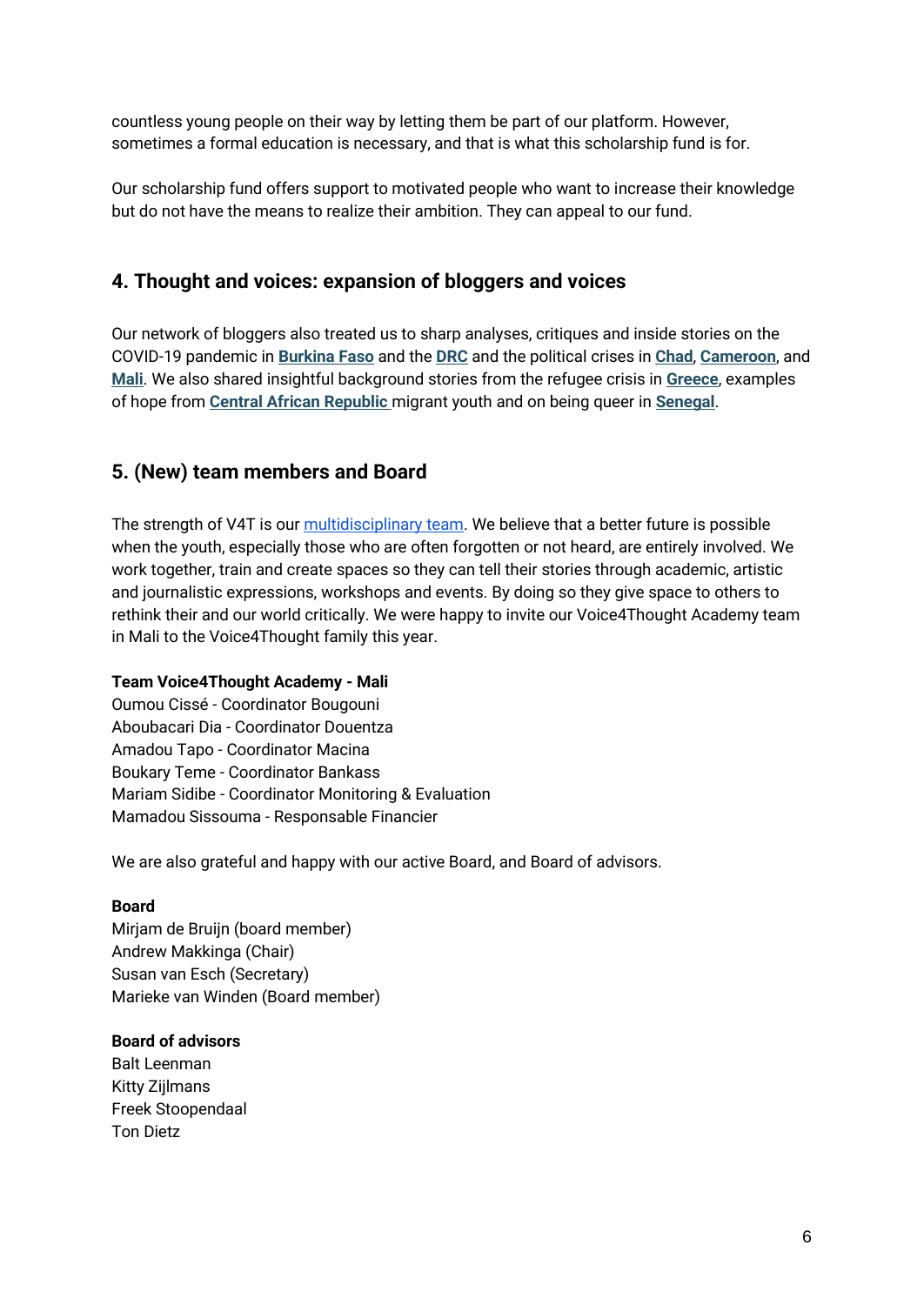#### **Website and Facebook statistics**

#### **1.Website statistics**

The year 2020 saw an increase of almost 100% in the total number of visitors to the V4T website. The majority of visitors are found among the age groups of 18-24 and 25-34. There's a slight bias towards male visitors (60 / 40%). English and French readers (according to their web browser settings) are divided almost equally. Top countries according to visitor location are France, the USA and the Netherlands. 17,8% of V4T website visitors are located in the top 4 African countries. The best read story on the website was the testimonial of a Chadian COVID-19 patient during the early days of the pandemic; that post accounted for almost 10% of total website visits.

#### **Total website visitors in 2020:** 22,977

**Total page views:** 42,548

- **Male:** 59,9%
- **Female:** 40,1%
- **Age groups**
- 25-34: 35,19%
- 18-24: 24,58%
- 35-44: 16,77%
- 45-54: 10,65%
- 55-64: 7,91%
- 65+: 4,90%

#### **Top languages**

English: 39,87% French: 37,99% Dutch: 4,45%

#### **Top countries Share of total visitors**

| 1. France        | 15,11% |
|------------------|--------|
| 2. United States | 13,62% |
| 3. Netherlands   | 8,23%  |
| 4. Cameroon      | 5,23%  |
| 5. Chad          | 5,05%  |
| 6. Kenya         | 4,03%  |
| 7. Mali          | 3,49%  |
|                  |        |

#### **The best performing stories**

- <https://voice4thought.org/fr/temoignage-jai-ete-teste-positif-a-la-covid-19> (9,43% of total website visitors)
- <https://voice4thought.org/tchad-des-individus-plus-riches-que-letat> (4,71%)
- <https://voice4thought.org/the-relationship-between-art-and-history> (3,97%)
- <https://voice4thought.org/our-candidate-is-mobutu-propaganda-in-candidat-na-biso-mobutu-1984> (3%)
- <https://voice4thought.org/thawra-the-lebanese-revolution-in-art-and-words> (2,48%)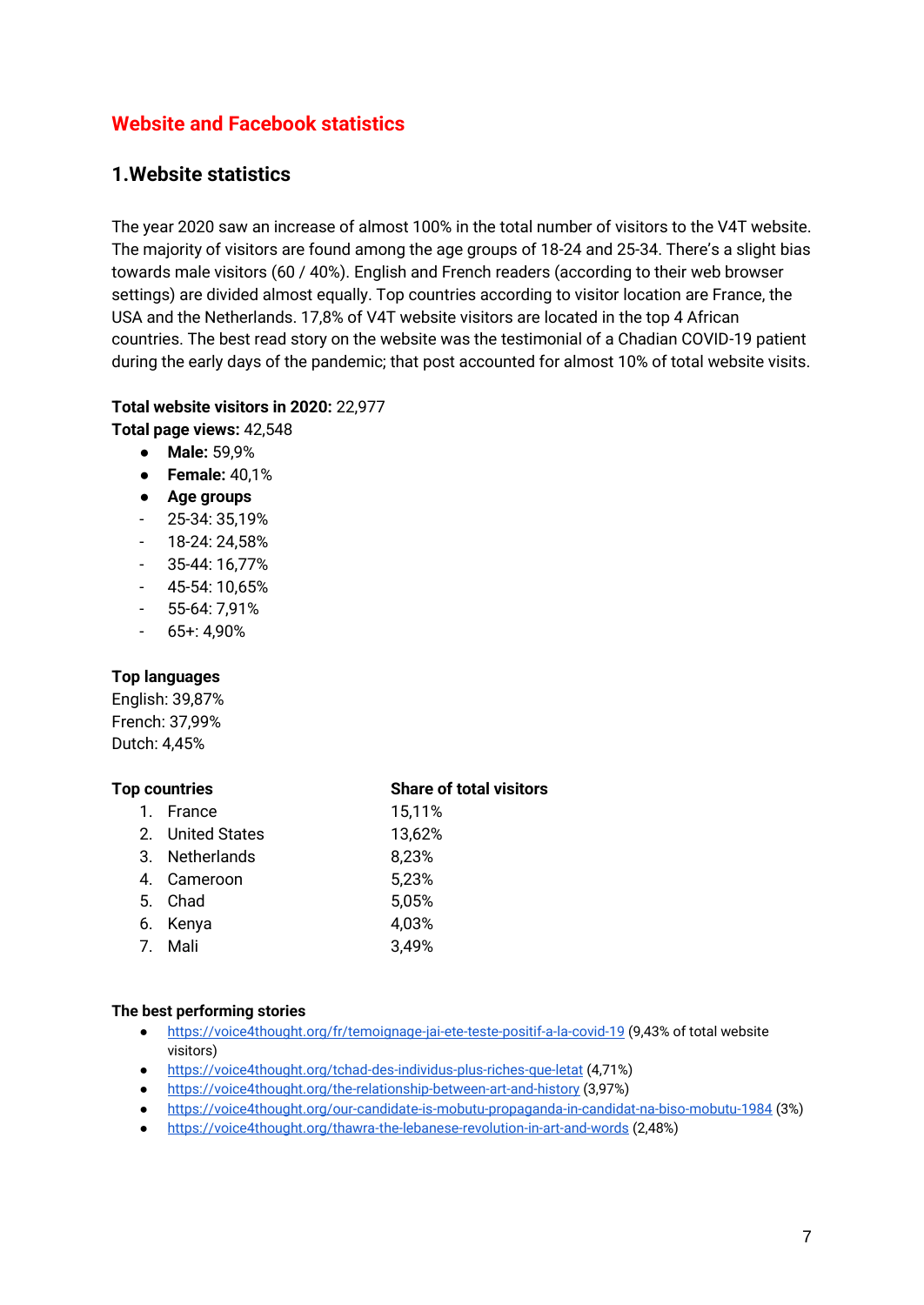|                                                          |                        |                                                           | <b>B</b> SAVE<br>$<$ SHARE<br>C INSIGHTS<br>EXPORT                           |
|----------------------------------------------------------|------------------------|-----------------------------------------------------------|------------------------------------------------------------------------------|
| All Users<br>100.00% Users                               |                        | + Add Segment                                             | 1 Jan 2020 - 31 Dec 2020 -                                                   |
| Overview                                                 |                        |                                                           |                                                                              |
| VS Select a metric<br>Users:<br>$\overline{\phantom{a}}$ |                        |                                                           | Hourly<br>Day<br>Week Month                                                  |
| <b>O</b> Users                                           |                        |                                                           |                                                                              |
| 300                                                      |                        |                                                           |                                                                              |
| 200                                                      |                        |                                                           |                                                                              |
|                                                          |                        |                                                           |                                                                              |
|                                                          |                        |                                                           |                                                                              |
|                                                          |                        |                                                           |                                                                              |
|                                                          |                        |                                                           |                                                                              |
| March 2020<br>February 2020                              | April 2020<br>May 2020 | <b>June 2020</b><br><b>July 2020</b><br><b>MAGINATION</b> | August 2020<br>September 2020<br>October 2020<br>November 2020 December 2020 |
|                                                          |                        |                                                           | New Visitor <b>III</b> Returning Visitor                                     |
| Users                                                    | New Users              | Sessions                                                  |                                                                              |
| 22,977                                                   | 23,105                 | 27,474                                                    |                                                                              |
|                                                          |                        |                                                           |                                                                              |
| بالمتحدث وأحالتهم                                        | Page Views             | Pages/Session                                             |                                                                              |
|                                                          | 42,548                 | 1.55                                                      |                                                                              |
| Number of Sessions per User<br>1.20                      | بالمحمد وأرزاه مسر     | بالساجس ومتعدد                                            |                                                                              |
|                                                          | <b>Bounce Rate</b>     |                                                           | 92.7%                                                                        |
| Avg. Session Duration<br>00:01:11                        | 80.29%                 |                                                           |                                                                              |

#### **Figure 1. Overview of visits to the Voice4Thought.org website 2020**

#### **Figure 2. Overview of visits to the Voice4Thought.org website 2019**

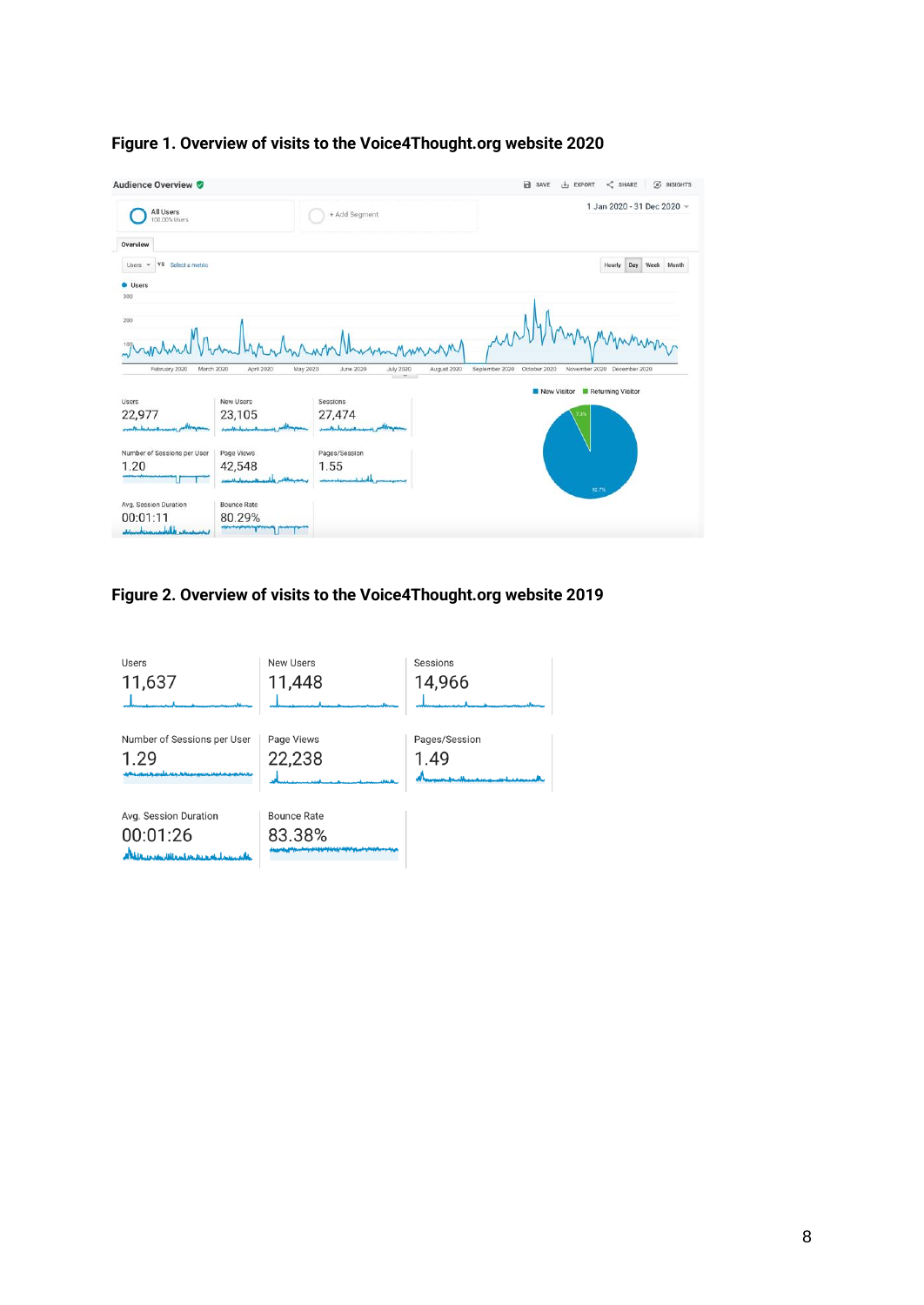#### **2. Facebook statistics**

The posts with the most reached audience in 2019 through Facebook are listed below:

- 1. [Offre d'](https://www.facebook.com/voice4thought/photos/a.408499046011169/1505879386273124/?type=3&size=960%2C540&fbid=1505879386273124&source=12&player_origin=unknown&__xts__%5B0%5D=68.ARDL4xf2KlPlEk2qakhEpyw9mOIkTime1i8Lt9Zb9_3f7P1C9E2CHVey2I_tKto7UJE0bIviMk9F_nGpSFFltPrcxUFw0iej0RQU-CTvS_Zp3RQl898zEb7EgoKZSQD95GQrYa07vsarWZabLl86wNaemShb4rDqFQ4umD5pxvDvAUFyqNs7H_X73knvdTxRIidF4HmZrXsDjbB716KTevt618gdeVSgnNtSBFrK_rJ7zRT8K2f1b223KKD-yC4XNUtdN9tLRShsiwbcxCu-1_jZYz6vEGZAaQgWSkhbX4q3E44xdOg34w)emploi : nous recherchons un(e) chargé(e) de communication pour le Voice4Thought Académie.
- 2. Chadian poet-singer and sculptor [Maoundoé Célestin launched a](https://www.facebook.com/voice4thought/photos/a.408499046011169/1499829633544766?type=3&size=1920%2C1088&fbid=1499829633544766&source=12&player_origin=unknown&__xts__%5B0%5D=68.ARCYQZiiWItqhr_--kgpGBfYo9taLxxUzZ3-haI2dZeDcLQy1EQ-kR3gmGKMbnTgeNeRX11GZQSUB55LUbhuvFehPR1seOzqbTW1QOTMZDmF9V3ycfWNQzjGzzoOvI4DJ0Uj3Wm2auupODOVINvi2wWyFVkJhINJObezR7qfxEc7Bp9p2RuxwgYv2QbZfDkAWDGsb4AhnnO64j6sDWR5cNPYrJSBT68zuGX4xnD-ZDaAGop8-xZkm3i1IX2DuFq_fm1l6tEQ-ZNm_I4Pb8OVP5GkPnyDj5FI1HeTMDadwaq_js42cLfG-Q) new project called "Au nom de l'art".
- 3. La [pandémie de corona a](https://www.facebook.com/voice4thought/photos/a.408499046011169/1537596116434784/?type=3&size=780%2C438&fbid=1537596116434784&source=12&player_origin=unknown&__xts__%5B0%5D=68.ARClKLmgxW6rktuRE0GgYVRF3yNVrbryYi7bkNHSZl6yh8NSCt65T42FNK0h1a5ApqEM8JOOmtktsIqaYq9VWfaMcm6XEGVlMBCK-7Hd7iyiDM9tv-DixDIjVE0dVZLqQ0cCDhfU5S82MUEKe51FcNiJyyo4yge-I7kneDjpJ8Wh5SI4IjCCkUZey-pZckWLj6ERWiL-ngELVQrpC6V2q7dPusohShwdxUpSTZmwKALKoucUG8XDOXPy4vDUPFlujA2OCQ9wgEV_rD1wbsQnnP1B_4oQ5waChVQ2Z4FCPP9Yz_YdNIWLlQ) un impact majeur sur la vie des gens dans le monde entier.
- 4. Learn how to mak[e an impact w](https://www.facebook.com/voice4thought/photos/a.408499046011169/1706156782912049?type=3&size=1315%2C1860&fbid=1706156782912049&source=12&player_origin=unknown&__xts__%5B0%5D=68.ARA9DHIUk9oQvXNYJcjkPAIiN7LvVKZSvj9c1ZHGv_I8jniewNtx8b0OAOZ8aM5Tr7Qm5zoQpn4vNm_htHhpVHMpDHehWHvIFpHCIMpceqRXlW6x6RGNy8Z2ebjcL3VmHojuMC-Xq-CI8GR7g02DD6O84eI_M8ec0qemBur17MGMLwlaWt3UnZOezHoyWsjj1FmbFmQDw_SRaWS9kusvdlE3fjJtk34qcfdI8KF7Wjsjg5ZYGDI8mtua3pWzbIcrKSZlYbjg33HGu-Jz8uimv-g8qwUec4dUtkWaIQqBn7GOjKYduXpF4A)ith your research!
- 5. From 2 till 7 November the 7th edition of the Festival International de Slam et Humo[r FISH MALI w](https://www.facebook.com/voice4thought/videos/354127882475350?ref=tahoe)ill take place in Bamako.
- 6. While the [Sahel is fighting a](https://www.facebook.com/voice4thought/posts/1550296825164713)gainst Covid-19, violent attacks by Boko Haram jihadists continue to take place in Chad, Mali, Burkina Faso, Niger.
- 7. New post! Is the African continent able to [deal with Covid19?](https://www.facebook.com/voice4thought/posts/1535926336601762?__xts__%5B0%5D=68.ARDzkKVhEeMHhht0ME6BVAwTYDfb_BJICdmrFhz7m_hsNqy2TJ1Ky0dDaC3FOkeOS_iO1GAbak1zhv_pl44A7_CzJboKcMorPh_-uxv01DOCkGgabxFF0khaw9D48kpFmg5B8xxw6bZdFnkkwL05DBWatux0PthcKnDjZibV_biVwgmrTZKiEGGT0vcHXwk-HTBUKto12CSQLxcUXqpmUFmIjOauSH5nm5HeiWuoPa1k7GuPBXBVQQIJ9nQta__dMW1VdAWAPLM1kFAFiuIvfhJSXsDvXxw1PugEnec2gDnTKDgC58d49Q) Some thoughts by blogger Zyzou.
- 8. Happy [International Women's Day!](https://www.facebook.com/voice4thought/posts/1515878131939916?__xts__%5B0%5D=68.ARAYlHzB1-zaw6p9q6RCT5fsE0wQp4QFpPUFPq1Sb7UDN3ha5pL0DM9faecuRyhXzFu_wyKyN5KKfMZWiW5hieCrQDcmjl-wNeaWJhSmloq1vDcsuVLPSEdoEx2jc42D2y9NYg1jiZtCme1-IwK_HgvP7i92tBhyvhRjBj0YpCdCS2FPLxkYgZ0vEljqwdNLCfGtasGgEulLs5FZaijeZpExMufk8qQmk7qIlqRqZRWnTOtYmvNl0Kp-2_LZEw2gqWj3gc-2HasVQ9DnX5AiSNmiaNj5PMJKai7RGaj1pYxPOCLpu2GNQw)
- 9. [Happy new year!](https://www.facebook.com/voice4thought/photos/a.408499046011169/1773982719462788/?type=3&size=2048%2C1442&fbid=1773982719462788&source=12&player_origin=unknown&__xts__%5B0%5D=68.ARApj70SG4od_wx6oCODWngt6ua40iurybS7DJ8GMe9-0jr6l0yf0fLBLiGazrpy3n2UKpK-25yRCe5hM2CIRoBK5js-BJloO-00qHvfLncbEMG0pdTMYI1TiU2kcSKC2rFOkY7Ymky6C-FUgYR8thYV4Aat4Wk--TXyJ8MIVrqt0eHc2oeTyU7b5sP9CrIGAMS-AHPmgI_qsJ--Q0BKMU1_eUwDdGt_UmQuDfJVWjH4E3bclyjfn_kPIQPHC1Vnn1xoR1qsCgkksV4X4PTPvTQHJgnEqWIMJA6lx15dT4K8nDmRXhhriw)
- 10. A great way to start your week: Thomas created a two-hour set of his [favorite vinyl finds of late!](https://www.facebook.com/voice4thought/posts/1510337222494007?__xts__%5B0%5D=68.ARCtJNZPd7ksMbDKPJVv_MZxVFAE5zYiKzDit5ZXRJHuPzb0H5sNxAvqFWR_jFx7Wpd0hVSB-N-vX7hGc-yAFwFALs7zyCLGuY0y601Kr5LAO6JhVaw4chdDzGF99mlRlXbP00pb_JsyPw4L89KZc5ct_wUR-p7BQnGreM70DlmlYcu3hcfckHmVVVzN4imvji5-0-hccYGD5xzomJAFuWStELjRUjGN-8eex9QYTB4SC3YcsgF3TIllIrlEBENHB81a5_dYi48plvD_Z8-n3pcK--24YTGAJ2OYpQpRnseWWWCmYDyZ2Q)

#### **Independent projects supported by or in partnership with V4T**

#### **1. Collaboration with Bridging Humanities**

Bridging Humanities is an open access online peer-reviewed academic publication platform that aims to experiment with academic research based on digital methodologies. The focus of the journal is on biographical-narrative research that is carried out in co-creation and integrate digital methodologies. V4T is the administrative partner of Bridging Humanities in projects. Check ou[t](https://voice4thought.us14.list-manage.com/track/click?u=15ac60622e29d9b13cfbc6676&id=f2a3009e53&e=9461635a73) **[the website](https://voice4thought.us14.list-manage.com/track/click?u=15ac60622e29d9b13cfbc6676&id=f2a3009e53&e=9461635a73)** to learn more.

#### **1.1 Project Paul Julien**

In 2020 we worked on a project by Andrea Stultiens. She is disclosing the archive of photographs by **[Dutch explorer, photographer and amateur anthropologist Paul Julien \(1901-2001\)](https://voice4thought.us14.list-manage.com/track/click?u=15ac60622e29d9b13cfbc6676&id=1f331ead1f&e=9461635a73)**. Her [project](http://pju.bridginghumanities.com/reframing-pju-home/) transgresses the borders between social science (anthropology) and the arts where she decentralizes the photographer through a reworking and manipulation of Julien's photographs that is only possible through digital means. It's an exercise in 'decolonizing' Paul Julien's oeuvre. The project will be published in the first quarter of 2021.

In the meantime, Bridging Humanities is open and actively searching for [contributions.](https://voice4thought.us14.list-manage.com/track/click?u=15ac60622e29d9b13cfbc6676&id=6fc39969ba&e=9461635a73)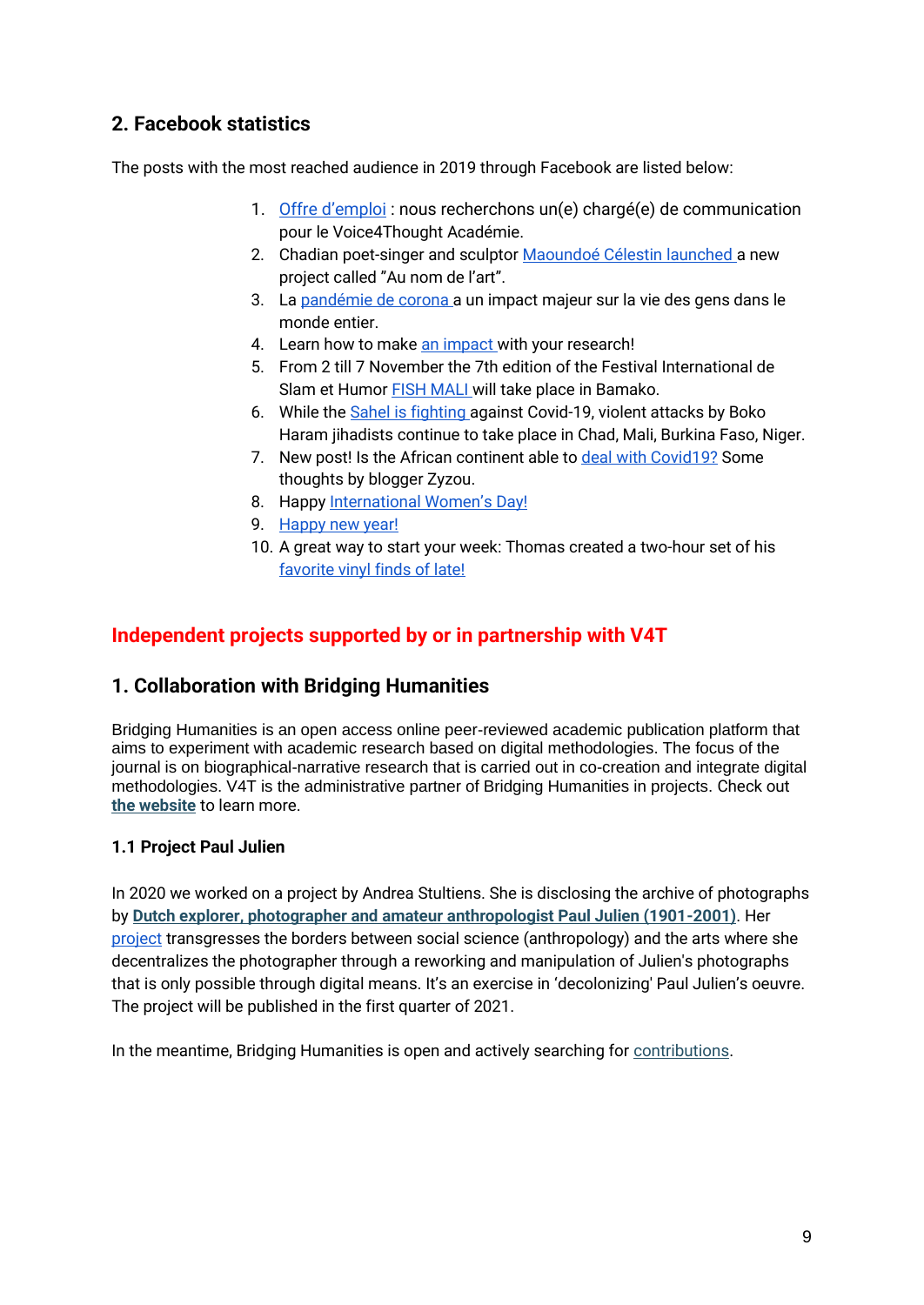#### **2. Student publications**

Voice4Thought encourages students to publish their work on its platform. In 2020 we published the documentary ['Hair and Identity'](https://voice4thought.org/celebrating-natural-hair-isil-festival-in-cameroon-and-documentary-hair-and-identity/) of Leiden University students Melat Pusch and Sheki Lumumba. Their documentary explores black hair and identity in relation to the Natural Hair Movement.

Mahlet Ayele Beyecha, also a student at the Leiden University, published her documentary ['Sankofa: Voices of the Rastafari in Ethiopia' o](https://voice4thought.org/documentary-sankofa-voices-of-the-rastafari-from-ethiopia/)n our website. The film is part of Mahlet's research project.

#### **3. African Hip Hop platform**

The [African Hip Hop](http://www.africanhiphop.com/) platform is gradually getting back to activity. Thomas is responsible for the platform. It is an important online and offline archive of Hip-hop culture in Africa since the midnineties. Digitisation of its music library of hundreds of rare and unique tapes, minidiscs, CDs, LPs, photos and documents is underway.

With the support of an intern in 2021, a beginning will be made with digitalisation of the material and further support will be sought to complete the digitalisation, archiving and sharing of the content.

#### **Collaboration and Funding in 2020**

#### **Active Partnerships in 2020**

Bridging Humanities, the Netherlands G Hip Hop, Senegal DAWA Health, Chad LeidenGlobal, the Netherlands Groupe Agoratoire, Mali Ndjam s'enflamme en slam, Chad Tchad+, Chad Coup d'Afrique Slam de Poésie (CASP)/ASCP, Cameroon / Chad SNV, the Netherlands/Mali Oxfam, the Netherlands/Mali ICCO/CORDAID, the Netherlands/Mali Upinion, the Netherlands Gemeente Leiden, the Netherlands ZAM Magazine, the Netherlands

#### **Funding partners and donors in 2020**